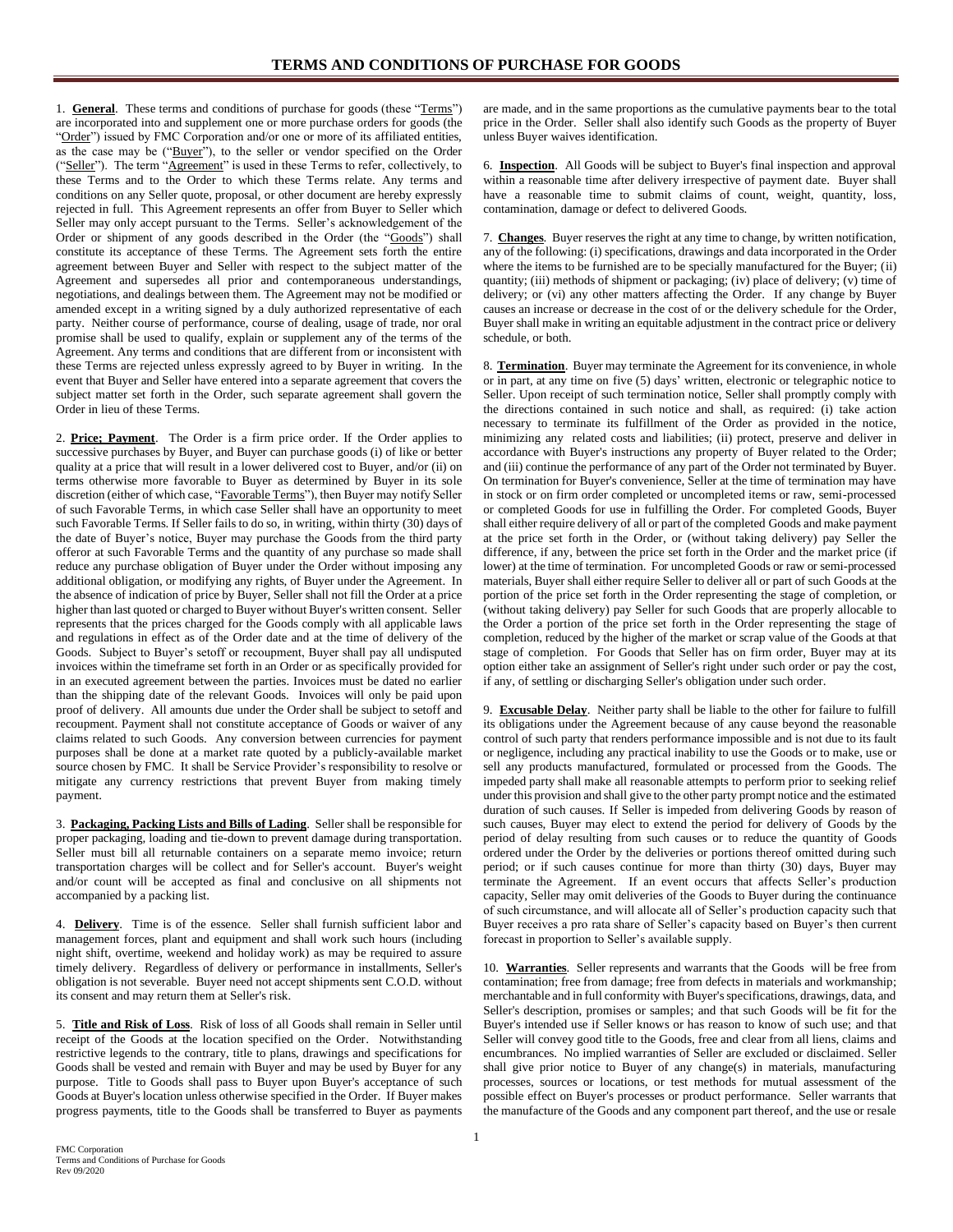of such Goods do not infringe any patent, copyright, trademark, trade secret or other intellectual property right of any third party. Any copyright to material generated in connection with the Agreement shall be assigned by Seller to Buyer without cost or expense to Buyer, and Seller agrees to take appropriate action to assign such rights. Seller represents and warrants that the Goods comply with all applicable laws, permits, rules and regulations, including environmental and health and safety laws and regulations, and further, that the delivery of such Goods (if arranged by Seller) complies with all applicable laws, permits, rules and regulations regarding packaging, marking and shipping of the Goods.

11. **Buyer's Remedies**. If Seller (i) offers or supplies any contaminated, damaged or defective Goods or any Goods not in accordance with Buyer's instructions, specifications, drawings or delivery date or Seller's express or implied warranties hereunder ("Non-Conforming Goods"), (ii) breaches any representation, warranty, covenant, or agreement contained in the Agreement, or (iii) fails to timely supply conforming Goods, Buyer may, at its option: (a) reject such Goods; (b) terminate the Order; (c) return such Goods and charge Seller all costs, expenses and damages related to the return; (d) cover and charge Seller for any loss, costs and damages incurred; (e) require Seller to replace or otherwise correct, without expense to Buyer, any such Goods; or (f) retain such Goods and charge Seller for any damages. All rights and remedies stated in this Agreement shall be in addition to any rights and remedies provided by law, and shall survive inspection, test, acceptance and payment. In addition to the rights set forth in this Section, Buyer may upon written notice to Seller, terminate the Agreement in whole or part if reasonable grounds for insecurity arise as to Seller's expected performance (including timely performance) within ten (10) days after Buyer's written demand for adequate assurance or if Seller becomes insolvent or makes an assignment for the benefit of creditors or commits an act of bankruptcy or files or has filed against it a creditor's petition or application for winding up or has a liquidator, administrator or receiver appointed over the Seller.

12. **Limitation of Liability**. NOTWITHSTANDING ANYTHING HEREIN TO THE CONTRARY, BUYER SHALL NOT BE LIABLE FOR ANY LOSS OF PROFITS, LOSS OF ANY CONTRACT, LOSS OF GOODWILL, LOSS OF OPPORTUNITY, LOSS OF PRODUCTION, REDUCTION IN OUTPUT, COST OF STOPPAGE OR ANY OTHER INDIRECT OR CONSEQUENTIAL LOSS OR DAMAGE WHICH MAY BE SUFFERED OR INCURRED BY SELLER AS A RESULT OF BREACH OF CONTRACT, WARRANTY, GUARANTEE, TORT, STRICT LIABILITY OR OTHERWISE. IN NO EVENT SHALL BUYER BE RESPONSIBLE TO SELLER FOR DIRECT DAMAGES IN EXCESS OF THE AMOUNT OF FEES ACTUALLY PAID TO SERVICE PROVIDER UNDER THE APPLICABLE ORDER.

13. **Indemnity**. Seller shall indemnify, defend, and hold Buyer and its affiliates and its and their officers, directors, members, representatives, agents, and employees harmless from and against all claims, liabilities, damages, penalties, judgments, assessments, losses, joint or several, and expenses (including reasonable attorneys' fees), arising out of or relating to any act or omission of Seller, including, without limitation, (i) its supply of the Goods, (ii) Seller's breach of any representation, warranty, covenant, or agreement contained in the Agreement, (iii) the negligence, recklessness, or willful misconduct of Seller, and/or its employees, agents or affiliates. Buyer shall notify Seller in writing of any such claim and shall provide such assistance, at Seller's expense, as may be reasonably required in defending the suit or proceeding. If the Goods or any component of the Goods are held to infringe the intellectual property rights of any third party and their use is enjoined, Seller shall, at its option and its own expense and in addition to its obligation to defend, indemnify, and hold harmless: (a) procure for Buyer and its successors and assigns the right to continue using the Goods; (b) replace them with a substantially equivalent non-infringing product acceptable to Buyer; or (c) modify them so they become non-infringing with substantially equivalent performance acceptable to Buyer. Absent (a), (b) or (c), Buyer reserves its rights at law and under the Agreement, and at its option may return the infringing Goods to Seller at Seller's expense and Seller shall promptly refund the purchase price to Buyer.

14. **Buyer's Property**. All special dies, mold, patterns, jigs, fixtures and any other assets that Buyer furnishes to Seller or specifically pays for, for use in the performance of the Order shall be and remain Buyer's property, shall be for Buyer's exclusive use, shall be held at Seller's risk and shall be equal to the replacement cost with loss payable to Buyer. Seller will furnish copies of policies or certificates of insurance on Buyer's demand.

15. **Confidentiality**. Seller has had and/or may have (prior to and/or after the expiration or termination of the Agreement) access to technical or business information and data (including oral, written, and/or any other information obtained from visual observation) of Buyer ("Confidential Information"). Seller shall (i) restrict its use of the Confidential Information solely within the scope of the Agreement and shall not permit any other use of the Confidential Information without the prior written consent of Buyer, (ii) not disclose the Confidential Information to any third party without the prior written consent of Buyer, and (iii) limit dissemination of the Confidential Information to employees, agents, and Subcontractors who have a bona fide need to know such Confidential Information solely within the scope of the Agreement and who are bound by obligations of confidentiality no less protective of Buyer than those herein. Seller shall not disclose the existence or terms of the Agreement or any part thereof to any third party without the prior written consent of Buyer. Seller shall not include, in whole or in part, any Confidential Information in any patent application without the prior written consent of Buyer. Nothing contained in the Agreement grants to Seller the right or license to use the Confidential Information or any of Buyer's technology or intellectual property. These confidentiality obligations shall be binding upon Seller for a period of ten (10) years after completion of the Order.

16. **Insurance**. During the term of the Agreement, Seller shall maintain insurance coverage of such types and in such amounts as necessary to protect against liabilities that may arise from Seller's performance of its obligations under the Agreement, including Seller's indemnification obligations under these Terms. Such policies shall include, at a minimum, workers compensation or employer liability insurance, comprehensive general liability insurance, and, if applicable, automobile insurance. Upon Buyer's request, Seller shall furnish evidence of such insurance to Buyer, in a form acceptable to Buyer. Seller shall cause Buyer to be named as "additional insured" in connection with all policies except Seller's workers' compensation policy. Seller waives all rights of recovery or subrogation against Buyer for damages to the extent covered by the insurance obtained pursuant to this Section, whether or not such damage was caused by the negligence, strict liability or other actions or inactions of Buyer.

17. **Taxes**. Unless provided otherwise in the Order, all prices are exclusive of national, provincial, state, local, municipal, or other governmental taxes, duties, levies, fees, excises or tariffs arising as a result of or in connection with the Order, including any sales, use or value added taxes (or analogous taxes, if any). Sales, use or value added taxes (or analogous taxes, if any) shall be separately stated on Seller's invoice(s), and Buyer shall pay such taxes at the applicable rate.Buyer may qualify for tax exemptions, in which case Buyer will provide Seller a certificate of exemption or other appropriate documentary proof of exemption. Buyer will have no liability for any taxes based on Seller's net income, gross income, capital, net worth, franchise, privilege, property or any similar taxes or assessments ("Income-Based Taxes"). If Buyer is required by law, rule or regulation to withhold Income-Based Taxes from the types of payments due to Seller under the Agreement, Buyer shall (i) deduct those taxes from the amount otherwise remittable to Seller under the Order, (ii) pay such taxes to the proper taxing authority, and (iii) send the original receipt documenting any Income-Based Tax levied, with Seller receiving the net amount after such deductions.

18. **Supplier Code of Conduct**. Seller agrees that is it is aware of Buyer's Supplier Code of Conduct as set forth at

www.fmc.com/AboutFMC/FMCSuppliers/FMCPurchasingValues/SupplierCodeC onduct.aspx (the "Code of Conduct"). Seller represents that it is in compliance with, and covenants that it shall supply Goods to Buyer in compliance with, such Code of Conduct.

19. **Miscellaneous**. The laws of the State of New York, without regard to any conflict of law principles, shall govern all matters related to this Agreement including, without limitation, its validity, interpretation, construction, and performance as well as all claims and causes of action whether arising under contract, tort, or any other legal theory.

. Notwithstanding the foregoing, to the extent (i) the parties' performance under the Agreement occurs wholly within any one country outside of the United States, and (ii) the parties are both incorporated in that country, the Agreement shall be governed by, construed and enforced in accordance with the laws of that country. The U.N. Convention on Contracts for the International Sale of Goods shall not apply to the Agreement. If any provision of the Agreement is held invalid or unenforceable, the remaining provisions shall not be affected thereby. Seller may